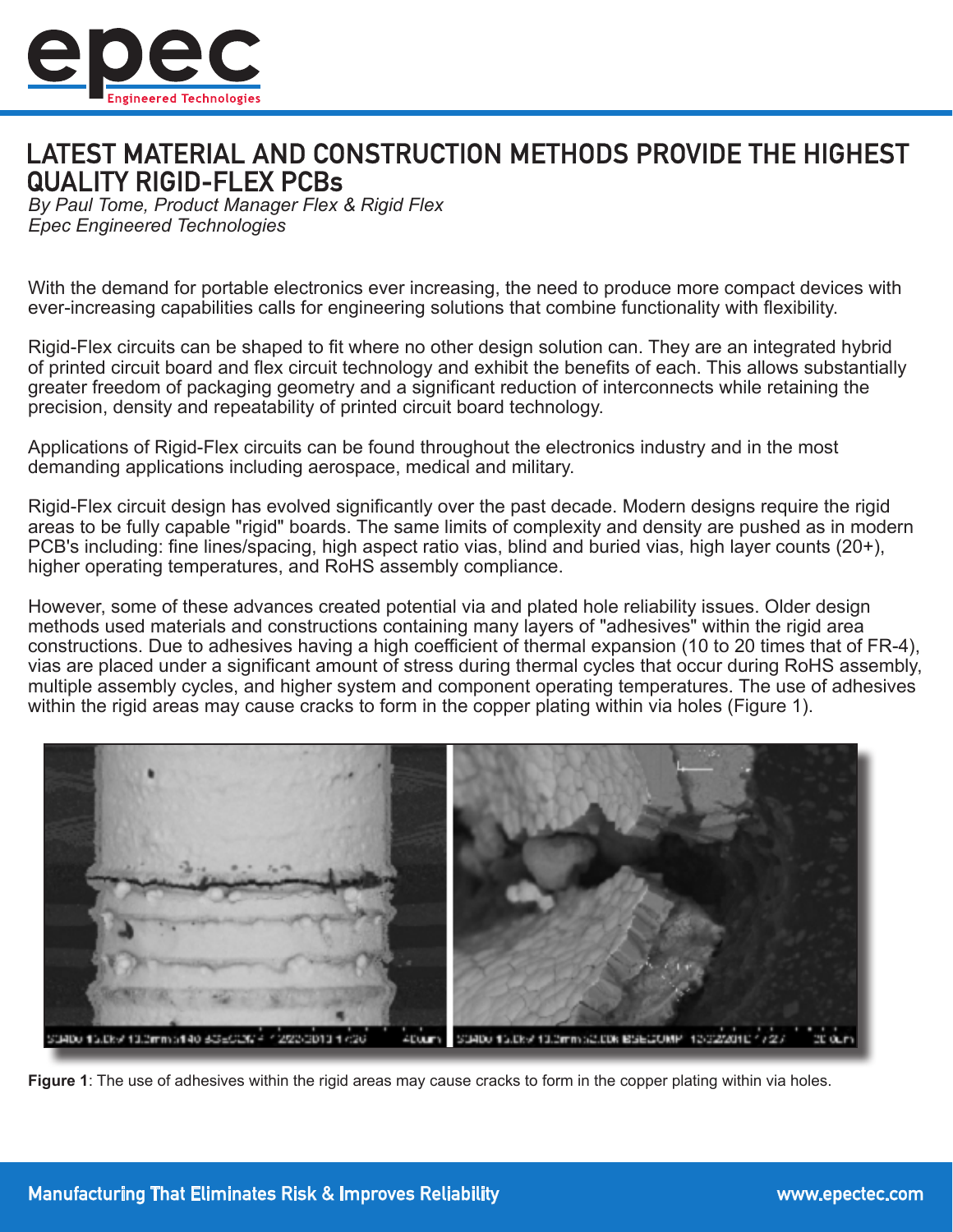

Adhesives, within a rigid-flex design, may come from any of three sources: the copper clad flex laminate itself, the coverlay construction method used and the material used to bond the rigid and flex layers into the final structure. To solve the issue of via reliability, manufacturers, material suppliers and industry standards organizations have worked together to develop solutions and specifications that eliminate or minimize the use of adhesives in these areas.

To address the use of adhesives in copper clad flex laminate, "adhesiveless" constructions were developed. Previously, copper layers were bonded to the polyimide core with either an acrylic or modified epoxy adhesive (Figure 2a). An adhesiveless laminate has the copper directly attached to the polyimide core (Figure 2b). Eliminating the adhesive bond layers allows for thinner constructions and more flexible design with vastly improved reliability. In addition adhesiveless copper clad laminates have higher operating temperature ratings, higher copper peel strengths, and the desired reduced Z-Axis thermal expansion stress on vias.

| <b>Copper</b> |                                              |
|---------------|----------------------------------------------|
| Adhesive      |                                              |
| Polyimide     | ≻ Copper Clad Flex Laminate (Adhesive Based) |
| Adhesive      |                                              |
| Copper        |                                              |

**Figure 2a:** Copper layers bonded to the polyimide core with either an acrylic or modified epoxy adhesive.

| <b>Copper</b> |                                          |
|---------------|------------------------------------------|
| Polyimide     | Copper Clad Flex Laminate (Adhesiveless) |
| <b>Copper</b> |                                          |
|               |                                          |

**Figure 2b:** An adhesiveless laminate has the copper directly attached to the polyimide core.

Coverlay constructions also previously presented a problem in rigid-flex designs. Older methods use full coverage coverlays that extend throughout the entire rigid area(s). Vias and plated though holes would then be exposed to the excessive Z-Axis thermal expansion stress applied by the coverlay adhesive. To solve this issue, selective coverlay constructions were developed so that coverlays are restricted to the exposed flex areas only and have a maximum 0.050" interface within the rigid areas. (Figure 3). PTH and via holes are restricted from this interface area.

Lastly, rigid and flex layers are now laminated into the final structure, using high temp no-flow FR4 prepregs rather than layers of flex adhesives. This provides a structure as dimensionally stable in the Z-Axis as standard rigid PCB designs.

*IPC 2223C Sectional Design Standard for Flexible Printed Boards* lists all of the above as key elements in the design of a reliable rigid-flex design that meets today's requirements.